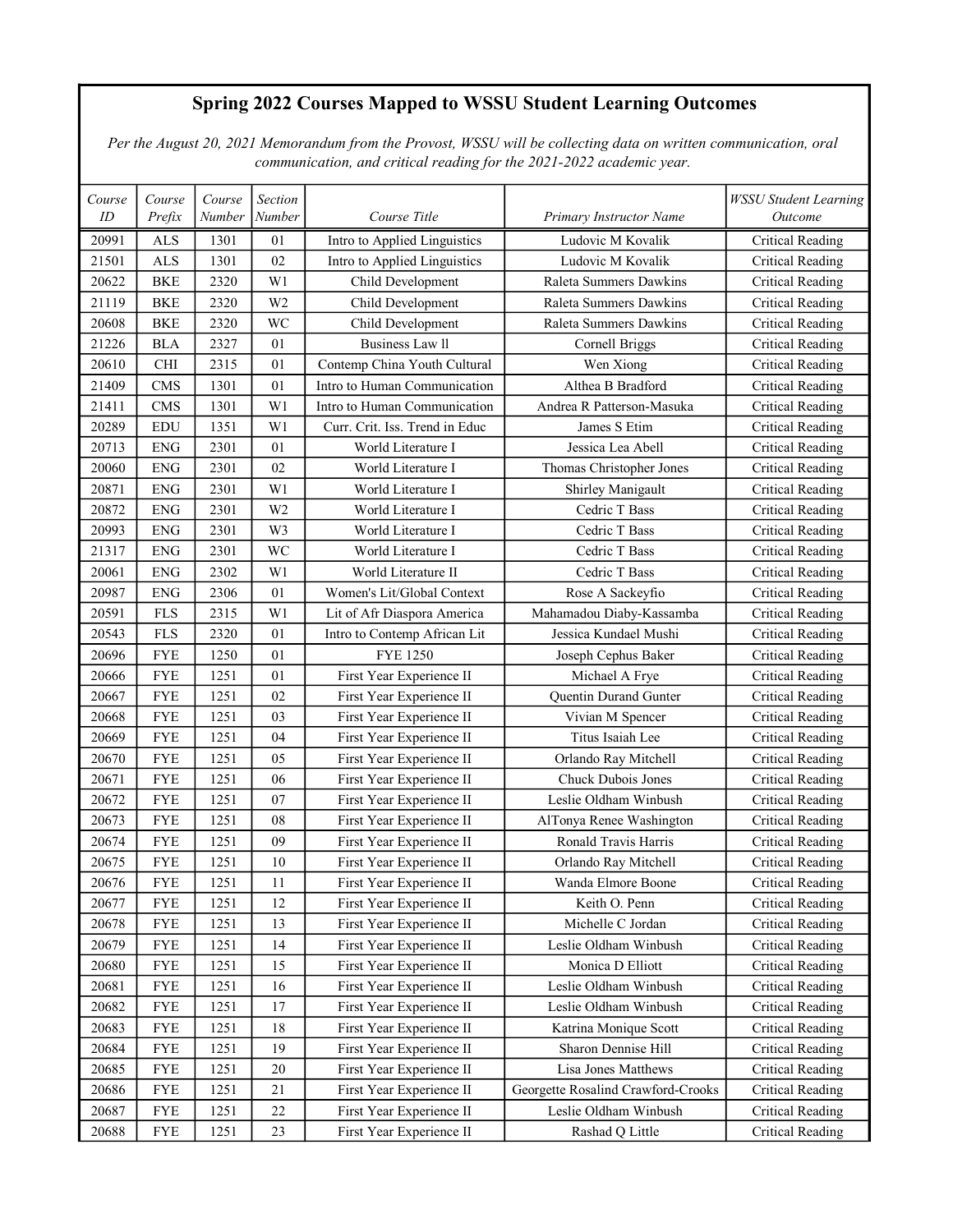| 20689 | <b>FYE</b>                  | 1251 | 24             | First Year Experience II       | Christina Evelyn Monique Grantham | <b>Critical Reading</b> |
|-------|-----------------------------|------|----------------|--------------------------------|-----------------------------------|-------------------------|
| 20690 | <b>FYE</b>                  | 1251 | 25             | First Year Experience II       | Samuel Taylor                     | <b>Critical Reading</b> |
| 20691 | <b>FYE</b>                  | 1251 | 26             | First Year Experience II       | Michelle C Jordan                 | <b>Critical Reading</b> |
| 20692 | <b>FYE</b>                  | 1251 | 27             | First Year Experience II       | Lakrista Lee Page                 | <b>Critical Reading</b> |
| 20693 | <b>FYE</b>                  | 1251 | 28             | First Year Experience II       | Leslie Oldham Winbush             | Critical Reading        |
| 20694 | <b>FYE</b>                  | 1251 | 29             | First Year Experience II       | Jill M. Powell                    | <b>Critical Reading</b> |
| 20695 | <b>FYE</b>                  | 1251 | 30             | First Year Experience II       | Derick M Virgil                   | <b>Critical Reading</b> |
| 20249 | <b>MUS</b>                  | 1306 | 01             | Medieval/Modern Women in Mus   | Karen M Rice                      | <b>Critical Reading</b> |
| 21212 | POS                         | 2311 | 01             | American Government            | Mordu Serry-Kamal                 | <b>Critical Reading</b> |
| 20700 | REL                         | 1305 | 01             | Intro to Religious Studies     | Torin Dru Alexander               | <b>Critical Reading</b> |
| 20028 | <b>REL</b>                  | 2301 | 01             | Intro to New Testament         | Eric Greaux                       | <b>Critical Reading</b> |
| 20620 | REL                         | 2302 | 01             | Intro to Old Testament         | Eric Greaux                       | <b>Critical Reading</b> |
| 20774 | <b>TRC</b>                  | 1305 | 01             | Living Well                    | Angela Hartman                    | Critical Reading        |
| 20526 | <b>TRC</b>                  | 1305 | W <sub>1</sub> | Living Well                    | Tamara L Ford                     | <b>Critical Reading</b> |
| 21415 | <b>CMS</b>                  | 2341 | 01             | Fundamentals of Speech         | Althea B Bradford                 | Oral Communication      |
| 21417 | <b>CMS</b>                  | 2341 | 02             | Fundamentals of Speech         | Althea B Bradford                 | Oral Communication      |
| 21428 | <b>CMS</b>                  | 2341 | 03             | Fundamentals of Speech         | Daniel B Richardson               | Oral Communication      |
| 21429 | CMS                         | 2341 | 04             | Fundamentals of Speech         | Daniel B Richardson               | Oral Communication      |
| 21441 | <b>CMS</b>                  | 3320 | 01             | Intercultural Communication    | Andrea R Patterson-Masuka         | Oral Communication      |
| 20913 | EDU                         | 2308 | W <sub>1</sub> | Adv Academic Soc Suc Blk Girls | Dawn N Tafari                     | Oral Communication      |
| 20816 | EXS                         | 2320 | W <sub>1</sub> | Introduction to Public Health  | Phyllis Hayley Jackson-Figueroa   | Oral Communication      |
| 21371 | <b>EXS</b>                  | 2320 | W <sub>2</sub> | Introduction to Public Health  | Phyllis Hayley Jackson-Figueroa   | Oral Communication      |
| 20755 | <b>GEO</b>                  | 2311 | W1             | World Regional Geography       | Russell M Smith                   | Oral Communication      |
| 20885 | <b>GEO</b>                  | 2311 | WC             | World Regional Geography       | Russell M Smith                   | Oral Communication      |
| 21188 | <b>HED</b>                  | 3325 | 01             | Science Behind Diets           | Krista Danielle Sowell            | Oral Communication      |
| 21288 | <b>NUR</b>                  | 1303 | 01             | Talking the talk: Hlthcare Tod | Tori L Brown                      | Oral Communication      |
| 20287 | <b>NUR</b>                  | 1303 | WC             | Talking the talk: Hlthcare Tod | Tamika A. Thrasher                | Oral Communication      |
| 21079 | TRC                         | 1311 | 01             | Leisure and Society            | Angela Hartman                    | Oral Communication      |
| 20529 | TRC                         | 1311 | 02             | Leisure and Society            | Angela Hartman                    | Oral Communication      |
| 20918 | <b>ALS</b>                  | 2305 | 01             | Lang, cult, & cross-cult inter | Doina L Kovalik                   | Written Communication   |
| 20968 | $\ensuremath{\mathbf{ALS}}$ | 2305 | 02             | Lang, cult, & cross-cult inter | Doina L Kovalik                   | Written Communication   |
| 20270 | ART                         | 3305 | W1             | African-American Art           | Alison C Fleming                  | Written Communication   |
| 20653 | <b>BIO</b>                  | 1307 | 01             | Scientific Writing             | David S Kump                      | Written Communication   |
| 21228 | ${\rm BUA}$                 | 3302 | 01             | <b>Business Ethics</b>         | Zagros Madjd-Sadjadi              | Written Communication   |
| 20327 | EDU                         | 2322 | 01             | Promote Soc Justice thru Educ  | Robin Thorne Harris               | Written Communication   |
| 20535 | EDU                         | 2322 | W1             | Promote Soc Justice thru Educ  | Ebonyse Patrice Mead              | Written Communication   |
| 20795 | EDU                         | 2322 | WC             | Promote Soc Justice thru Educ  | Ebonyse Patrice Mead              | Written Communication   |
| 20382 | ${\rm ENG}$                 | 1305 | $01\,$         | Thinking and Writing Crit.     | Flourice Wilbertina Richardson    | Written Communication   |
| 21312 | <b>ENG</b>                  | 1305 | 02             | Thinking and Writing Crit.     | Pamela T Simmons                  | Written Communication   |
| 21313 | <b>ENG</b>                  | 1305 | 03             | Thinking and Writing Crit.     | Pamela T Simmons                  | Written Communication   |
| 21314 | ${\rm ENG}$                 | 1305 | 04             | Thinking and Writing Crit.     | Flourice Wilbertina Richardson    | Written Communication   |
| 21315 | <b>ENG</b>                  | 1305 | 05             | Thinking and Writing Crit.     | Benjamin Klein                    | Written Communication   |
| 21316 | ENG                         | 1305 | 06             | Thinking and Writing Crit.     | Gladys E Huggins                  | Written Communication   |
| 20321 | ${\rm ENG}$                 | 1305 | 07             | Thinking and Writing Crit.     | Jessica Lea Abell                 | Written Communication   |
| 20362 | ${\rm ENG}$                 | 1305 | 08             | Thinking and Writing Crit.     | Benjamin Klein                    | Written Communication   |
| 20322 | ${\rm ENG}$                 | 1305 | 09             | Thinking and Writing Crit.     | Nathan Joseph Nicolau             | Written Communication   |
| 20320 | ${\rm ENG}$                 | 1305 | W1             | Thinking and Writing Crit.     | Flourice Wilbertina Richardson    | Written Communication   |
| 20323 | <b>ENG</b>                  | 1305 | W4             | Thinking and Writing Crit.     | Gladys E Huggins                  | Written Communication   |
| 20324 | ${\rm ENG}$                 | 1305 | W <sub>5</sub> | Thinking and Writing Crit.     | Audrey F Forrest-Carter           | Written Communication   |
| 20325 | <b>ENG</b>                  | 1305 | W <sub>6</sub> | Thinking and Writing Crit.     | Audrey F Forrest-Carter           | Written Communication   |
| 20364 | ${\rm ENG}$                 | 1305 | WC             | Thinking and Writing Crit.     | Audrey F Forrest-Carter           | Written Communication   |
|       |                             |      |                |                                |                                   |                         |